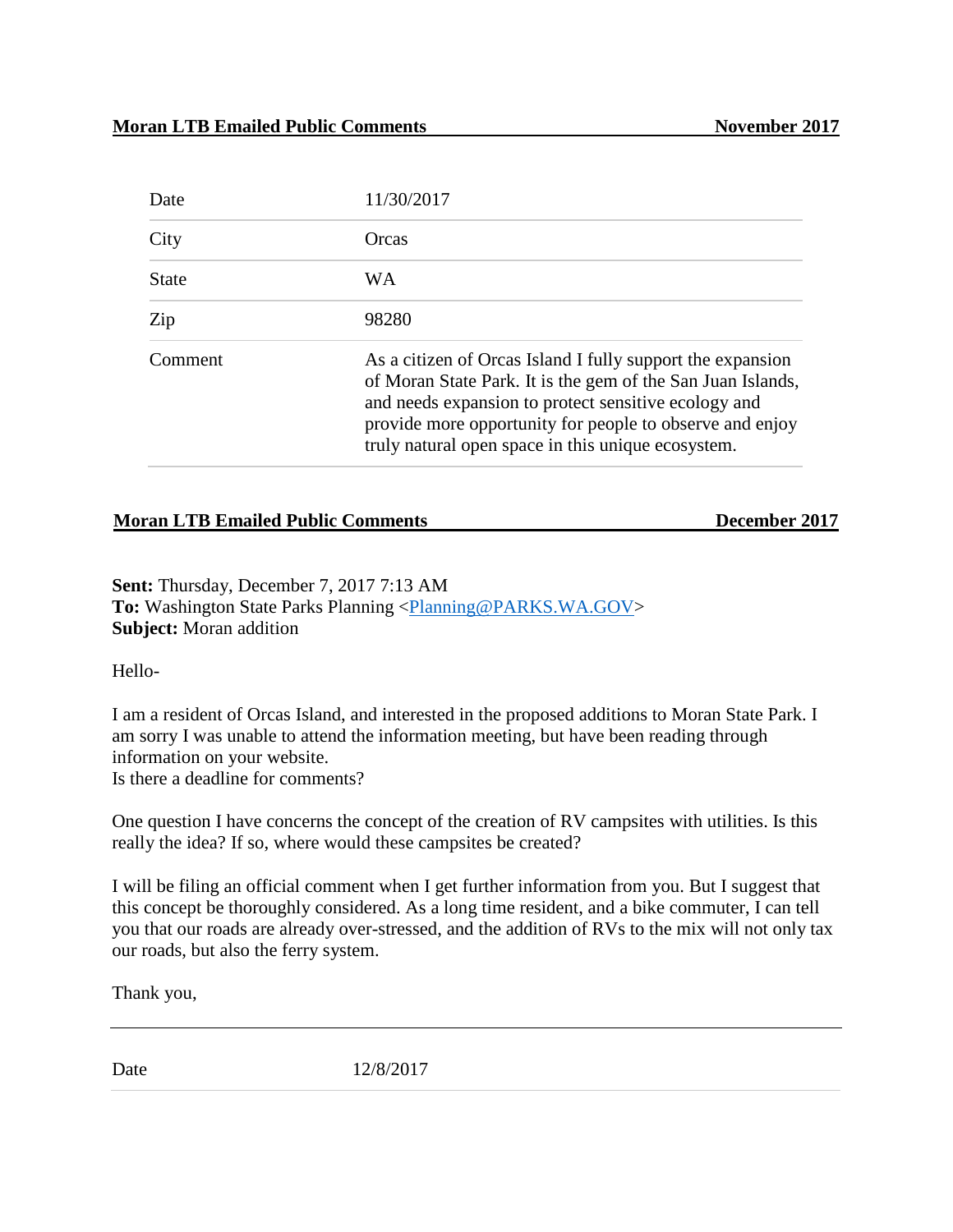Comment I enthusiastically support the acquisition of additional public land on Orcas. Of the two properties, my first priority would be Youngren's, assuming that the hatchery can be maintained by the Lummi. Real estate development of the Youngren property would destroy one the last untouched hill vistas on Orcas and take a valuable ecosystem out of the public domain forever. As a park, the parcel would extend the reach of the Moran trails while offering water views and educational opportunities. I also support the acquisition of the Burger-Playa property, which should be preserved and could add additional trails and water access to the Obstruction Pass park. However I do have a concern that it not be developed at the highest, 'recreational' level. The east part of the island cannot and should not be expected to support that level of use- both in terms of traffic and of damage to a fragile environment. At a lower level of development, with trails, limited camping, and an extension of the beach area, the property could become one of the gems of the state park system.

| Date                    | 12/8/2017                              |
|-------------------------|----------------------------------------|
| <b>Planning Project</b> | Moran Long Term Boundary Line Revision |
| <b>First Name</b>       | Lorna                                  |

Comment I enthusiastically support the acquisition of additional public land on Orcas. Of the two properties, my first priority would be Youngren's, assuming that the hatchery can be maintained by the Lummi. Real estate development of the Youngren property would destroy one the last untouched hill vistas on Orcas and take a valuable ecosystem out of the public domain forever. As a park, the parcel would extend the reach of the Moran trails while offering water views and educational opportunities. I also support the acquisition of the Burger-Playa property, which should be preserved and could add additional trails and water access to the Obstruction Pass park. However I do have a concern that it not be developed at the highest, 'recreational' level. The east part of the island cannot and should not be expected to support that level of use- both in terms of traffic and of damage to a fragile environment. At a lower level of development, with trails, limited camping, and an extension of the beach area, the property could become one of the gems of the state park system.

| Date         | 12/9/2017  |  |
|--------------|------------|--|
| City         | Olga       |  |
| <b>State</b> | Washington |  |
| Zip          | 98279      |  |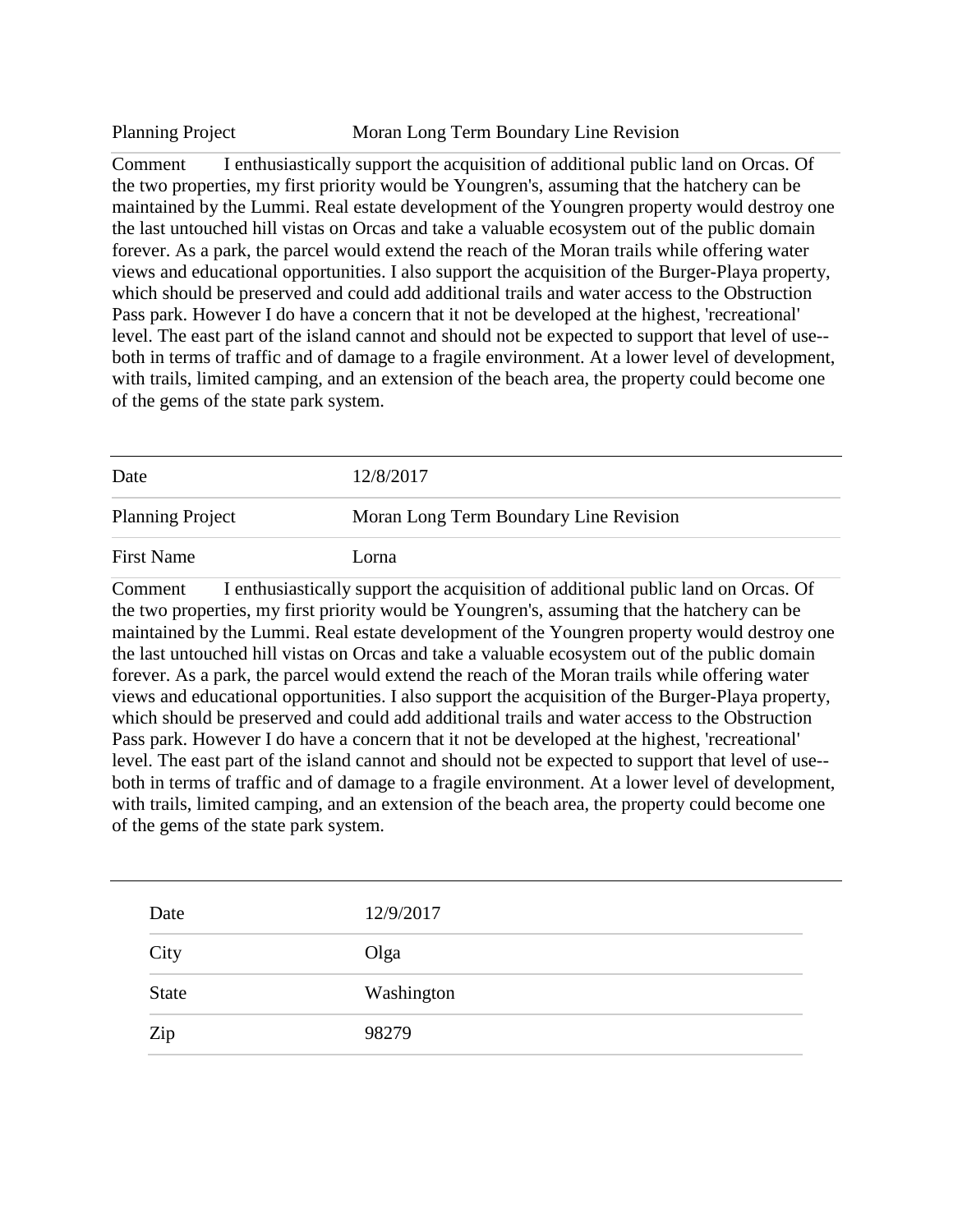Comment Hello, and thank you for considering public input. I am a year round resident of Orcas Island and I visit both Moran and Obstruction Pass Parks on a weekly basis. I'm lucky to live near these parks, and they were one of the critical factors in my family's decision to move to Washington. I support the Youngren acquisition, in particular as the recreational land use designation could allow significant parking and camping to take some strain off of the overwhelmed Cascade Lake parking area. Trail access to the rest of the park from Youngren would be a marvelous addition. Cascade Lake currently serves as the primary jumping off point for both lake users and trail users. A trail network originating on the Youngren property and tying into the rest of the park could help to alleviate some of the massive summer congestion at Cascade Lake. And, as many other comments have noted, the property is a gem, a spectacularly scenic spot. The Wilcox property would likewise be a fine expansion in one of the wildest areas of Moran, and I believe you have the land use designations planned perfectly for that scenic and remote area of the park. The Spring Bay addition to Obstruction Pass has the potential to be a spectacular addition to an otherwise small park, but I have concerns about the proposed land use. It seems to me that the amount of Recreation land is too high. Yes, it would be nice to add additional parking and, perhaps, make the primary park access come from the county road on the east side instead of continuing to use Trailhead Road. Other comments have been correct that the road is poorly maintained and insufficient to the demands of summertime traffic. However, the character of the land proposed for acquisition is entirely similar to land now designated only as Natural Forest and Resource Recreation. This is a small park, and I fear that designating a large portion as Recreation will change the character of the entire park. Visitors arriving by car must pass through Moran (the vastly larger park) in order to reach Obstruction Pass. The only reason to come to Obstruction Pass is to find something you cannot find at Moran. Right now, that means relative solitude and beach access. Adding car camping or other recreation will detract from the solitude of Obstruction Pass while simply adding uses that are better placed in Moran. I would much prefer to see the proposed Recreation land use cut to roughly a quarter of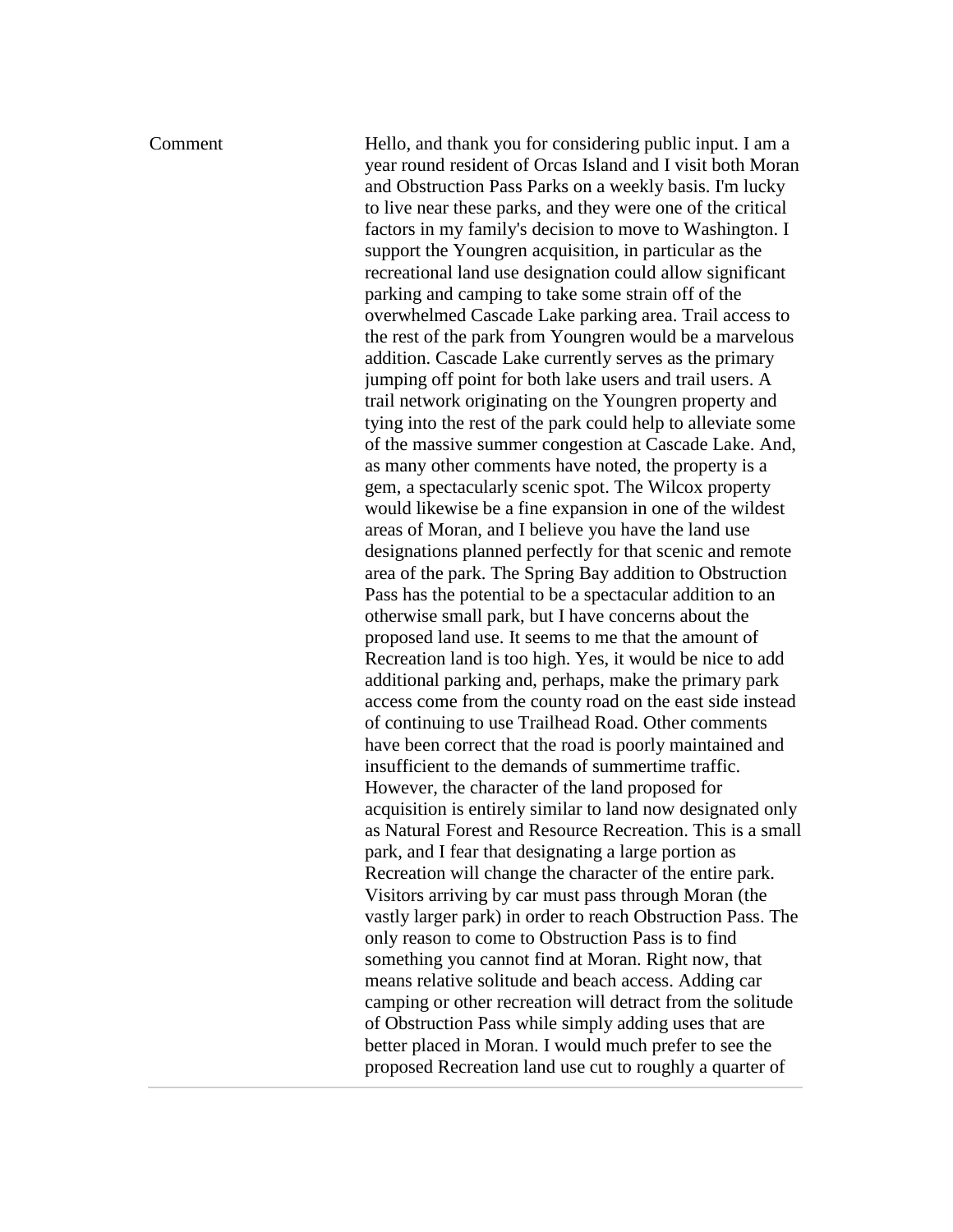its current size. Allow for additional parking and an improved access road to the park. Perhaps use the existing cabins as rentals overlooking Spring Bay. Otherwise, Resource Recreation would be a more appropriate designation for most or even all of the proposed acquisition. Trails and primitive camping would be appropriate uses, and tremendous additions to the park. Thank you again for the opportunity to comment.

| Date         | 12/11/2017                                                                                                                                                                                                                                                                                                                                                                                                                                                                                                                                                                                                                                         |
|--------------|----------------------------------------------------------------------------------------------------------------------------------------------------------------------------------------------------------------------------------------------------------------------------------------------------------------------------------------------------------------------------------------------------------------------------------------------------------------------------------------------------------------------------------------------------------------------------------------------------------------------------------------------------|
| Organization | <b>Whidbey Environmental Action Network</b>                                                                                                                                                                                                                                                                                                                                                                                                                                                                                                                                                                                                        |
| City         | Langley                                                                                                                                                                                                                                                                                                                                                                                                                                                                                                                                                                                                                                            |
| <b>State</b> | <b>WA</b>                                                                                                                                                                                                                                                                                                                                                                                                                                                                                                                                                                                                                                          |
| Zip          | 98260                                                                                                                                                                                                                                                                                                                                                                                                                                                                                                                                                                                                                                              |
| Comment      | Whidbey Environmental Action Network wholeheartedly<br>supports expansion of the future boundaries of Moran State Park<br>to include shore access. This is precisely what we were talking<br>about at the May 2017 meeting of the State Parks Commission<br>and we are delighted to see that State Parks is moving in that<br>direction - namely, the acquisition of shore associated parcels as<br>and when they become available. There is no doubt that<br>acquisition of any or all of these parcels will greatly enhance<br>Moran State Park. We hope to see State Parks evaluate its other<br>park holdings for just this sort of expansion. |
| Date         | 12/12/2017                                                                                                                                                                                                                                                                                                                                                                                                                                                                                                                                                                                                                                         |
| Organization | San Juan County Land Bank Commission (Chair)                                                                                                                                                                                                                                                                                                                                                                                                                                                                                                                                                                                                       |
| City         | Eastsound                                                                                                                                                                                                                                                                                                                                                                                                                                                                                                                                                                                                                                          |
| <b>State</b> | <b>WA</b>                                                                                                                                                                                                                                                                                                                                                                                                                                                                                                                                                                                                                                          |
| Zip          | 98245                                                                                                                                                                                                                                                                                                                                                                                                                                                                                                                                                                                                                                              |
| Comment      | I unfortunately missed the November meeting. The SJC Land<br>Bank Commission has been very interested in the purchase and<br>preservation of the historic Youngren property and Glenwood<br>Springs hatchery, but is unable to act unilaterally and would be                                                                                                                                                                                                                                                                                                                                                                                       |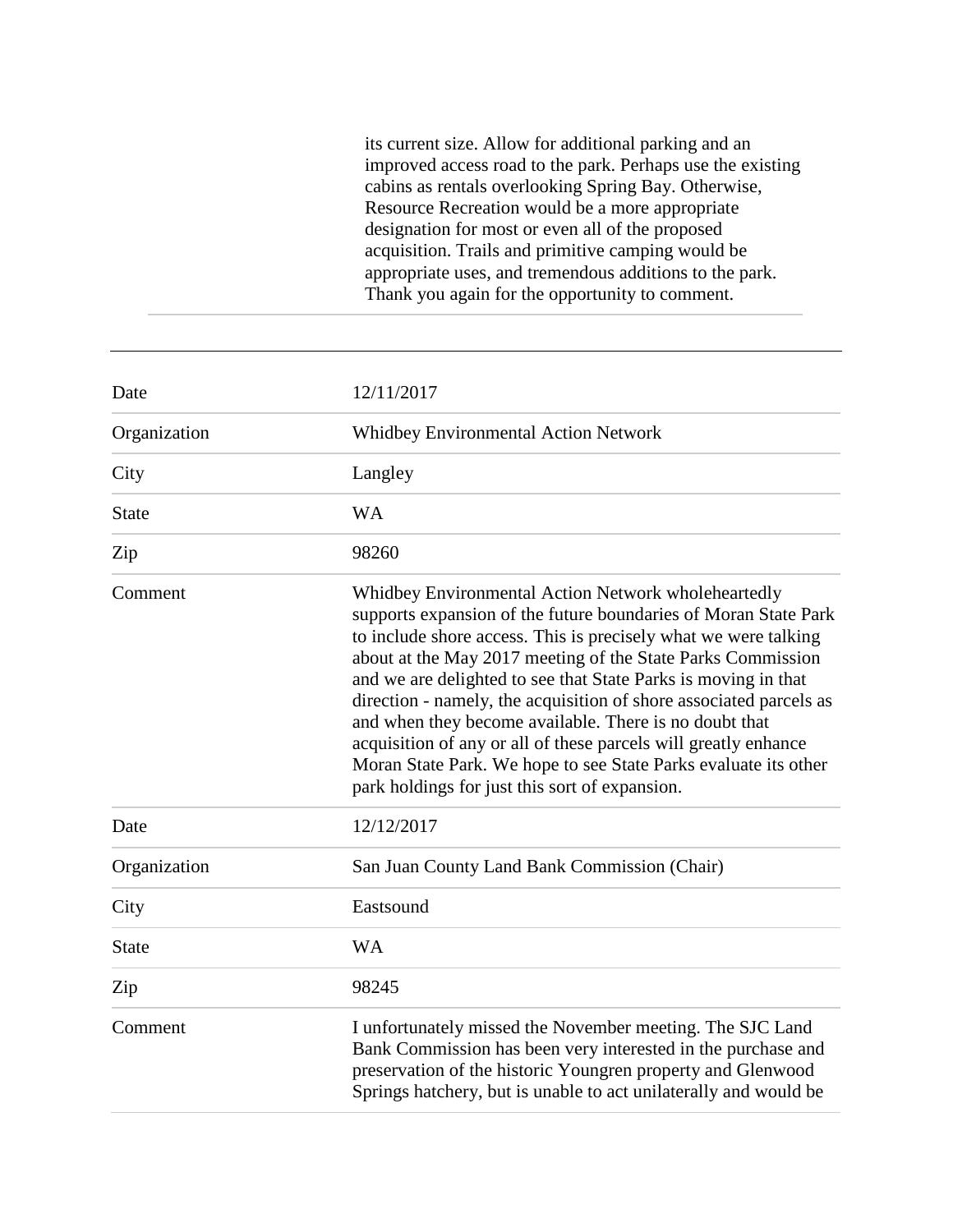very supportive of State Parks' acquisition. Please put me on the notification list for future meetings and don't hesitate to contact me about partnership opportunities or local support. Thank you.

January 30, 2018

Washington State Parks and Recreation Commission PO Box 42650 Olympia, WA 98504-2650

Attention: Sanh Ho, Project Lead

Reference: Proposed Obstruction Pass State Park Expansion

Dear Sanh Ho,

As an adjacent property owner for over 65 years, and as an advocate and user of the State Park system, I wish to respond to your request for public input on the addition of the Burger Property to the existing Obstruction Pass State Park and have several concerns:

- 1. Even with the current boundaries of Obstruction Pass Park, we experience trespassers from the park onto our private property at the end of Point of View Lane. Park users occasionally attempt to walk the shoreline at low tide from the park to as far as Lieberhaven or they explore their way overland through several neighbors' properties.
- 2. Even with the signs that we and our neighbors have posted, people in autos attempt to reach the park by way of Point of View Lane and destroy our steep little private road in the process. Apparently GPS sometimes guides them to this road. They eventually turn around, but the damage to our road is already done, resulting in costly repairs.
- 3. We are extremely concerned that increased park use, in closer proximity to our private, residential property, will greatly increase the amount of trespassing and the potential for theft, vandalism, and fire.

In order to mitigate the harmful effects of park expansion to private, adjacent property, I ask that you consider the following in any planning:

1. Employ a buffer zone of several hundred feet, to be left wild and without trails, between developed park property and adjacent private property. Decommission and obliterate any existing trails within this buffer zone.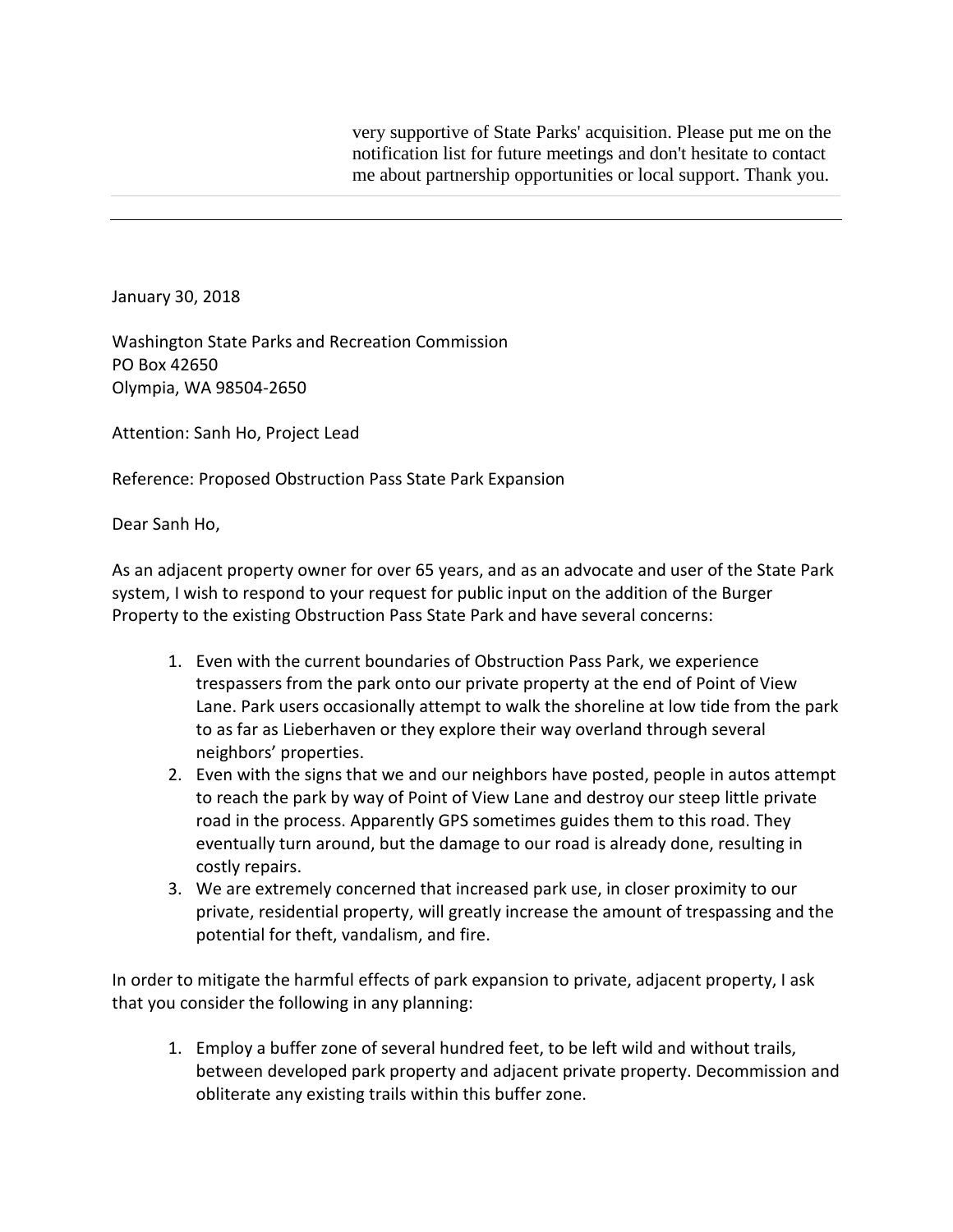- 2. Substantially improve access to the park by way of Trailhead Road and permanently and substantially fence off any access to the private Point of View Lane.
- 3. Erect substantial fencing and signage at park boundaries in order to hinder any trespassing onto private property.
- 4. Install a telephone at a convenient, marked park location, for use in emergencies.

|  |  | Sincerely, |
|--|--|------------|
|  |  |            |

| Date         | 3/12/2018                                                                                                                                                                                                                                                                                                                                                                                                                                                                                                                                                                                                                                                                                                                                                                                                                                                                                                                                                                                                               |
|--------------|-------------------------------------------------------------------------------------------------------------------------------------------------------------------------------------------------------------------------------------------------------------------------------------------------------------------------------------------------------------------------------------------------------------------------------------------------------------------------------------------------------------------------------------------------------------------------------------------------------------------------------------------------------------------------------------------------------------------------------------------------------------------------------------------------------------------------------------------------------------------------------------------------------------------------------------------------------------------------------------------------------------------------|
| City         | Eastsound                                                                                                                                                                                                                                                                                                                                                                                                                                                                                                                                                                                                                                                                                                                                                                                                                                                                                                                                                                                                               |
| <b>State</b> | <b>WA</b>                                                                                                                                                                                                                                                                                                                                                                                                                                                                                                                                                                                                                                                                                                                                                                                                                                                                                                                                                                                                               |
| Zip          | 98245                                                                                                                                                                                                                                                                                                                                                                                                                                                                                                                                                                                                                                                                                                                                                                                                                                                                                                                                                                                                                   |
| Comment      | Regarding the potential acquisition of the Youngren property,<br>please consider the following: It appears that the common<br>boundary between the Youngren property and Moran State Park is<br>in an inaccessible, very steep area. I am not sure how the two<br>could be connected, except by hiking trail. Secondly, visitors<br>approaching the park, heading south on Olga Road towards the<br>lake, campsites and Mt. Constitution could be confused by signage<br>indicating "Moran State Park" prematurely. Third and most<br>importantly, the Youngren property is surrounded by residential<br>neighborhoods that currently have a beautiful view of pastoral<br>lands. To replace it with a commercial venture, campsites and<br>more traffic would be a nuisance and would most probably<br>adversely affect property values. I would highly suggest an<br>Environmental Impact Study before proceeding and, please<br>consider any existing zoning restrictions before developing this<br>land. Thank you. |

**Subject:** Orcas Island Park Bounderies **Date:** Friday, March 16, 2018 6:14:04 PM

**What a brilliant suggestion! Go For It!!!**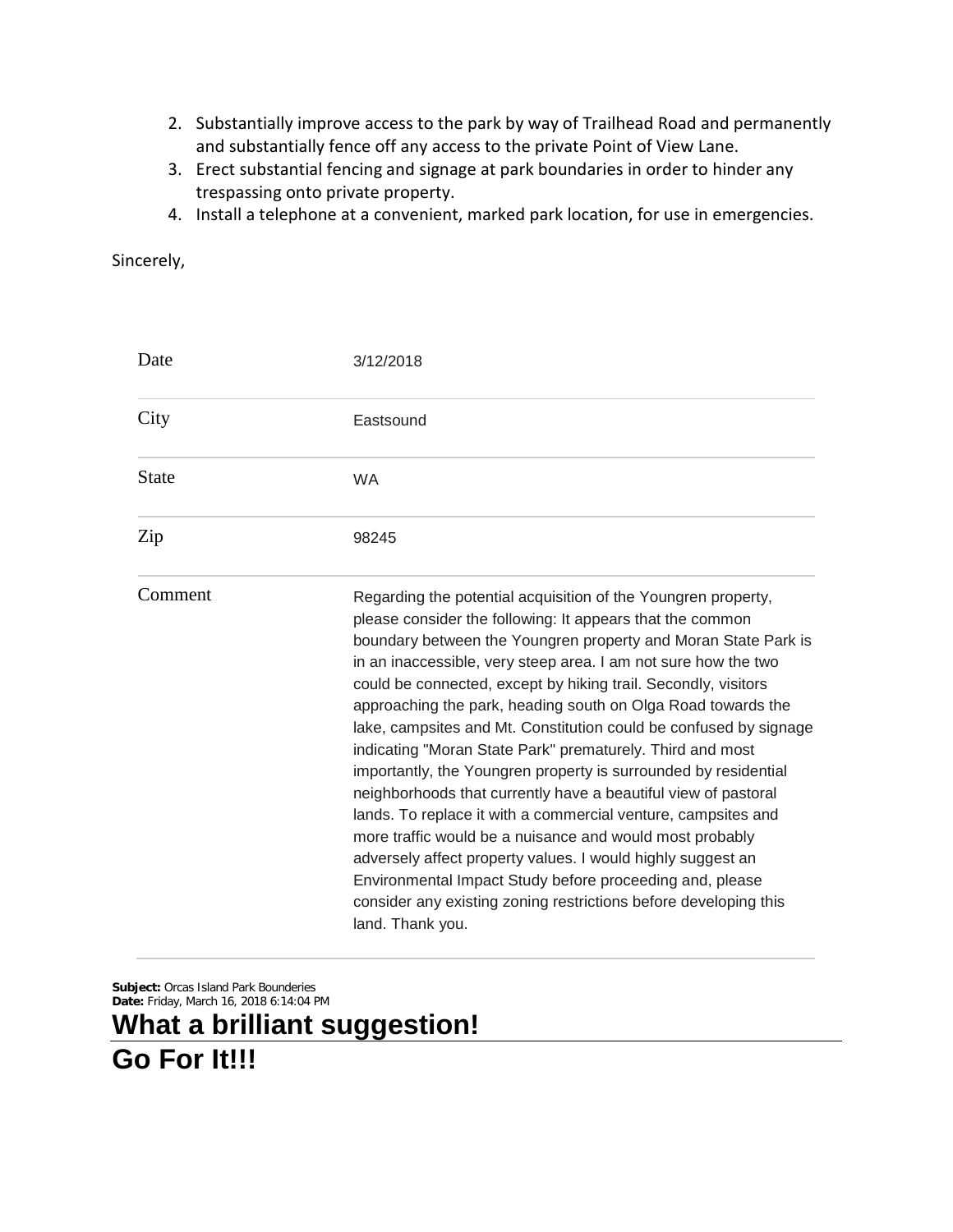| Date         | 3/16/2018                                                                                                                                                                                                                                                                                                                                                                                                                                                                                                                                                                                                                                                                                                                                                                                                                                                                                  |
|--------------|--------------------------------------------------------------------------------------------------------------------------------------------------------------------------------------------------------------------------------------------------------------------------------------------------------------------------------------------------------------------------------------------------------------------------------------------------------------------------------------------------------------------------------------------------------------------------------------------------------------------------------------------------------------------------------------------------------------------------------------------------------------------------------------------------------------------------------------------------------------------------------------------|
| City         | Eastsound                                                                                                                                                                                                                                                                                                                                                                                                                                                                                                                                                                                                                                                                                                                                                                                                                                                                                  |
| <b>State</b> | <b>WA</b>                                                                                                                                                                                                                                                                                                                                                                                                                                                                                                                                                                                                                                                                                                                                                                                                                                                                                  |
| Zip          | 98245                                                                                                                                                                                                                                                                                                                                                                                                                                                                                                                                                                                                                                                                                                                                                                                                                                                                                      |
| Comment      | Adding the Youngren's property to Moran state park, as wonderful as it<br>sounds, scares those of us of the Orcas Highlands residential area<br>who border this natural land. A trail up the mountain and a few parking<br>spots along the road to access such a trail could be fine. But the<br>moment there is a parking lot, camping or any recreational usage, our<br>quality of life and propertyies' value will go down dramatically. No one<br>wants to add to their gorgeous nature view the sight of parked cars,<br>the sound of starting engines and the pollutions, lights, and noise or<br>smoke from fires that come with campers. We are also worried about<br>hikers ending up in our backyards making it less secluded and less<br>safe. Enlarging the park is always wonderful, but, please no parking lot<br>and no campsites; just a trail and parking along the road. |

| Date         | 3/16/2018                                                                                                                                                                                                                                                                              |
|--------------|----------------------------------------------------------------------------------------------------------------------------------------------------------------------------------------------------------------------------------------------------------------------------------------|
| Organization | Eagle Lake Community Association                                                                                                                                                                                                                                                       |
| City         | Seattle                                                                                                                                                                                                                                                                                |
| <b>State</b> | <b>WA</b>                                                                                                                                                                                                                                                                              |
| Zip          | 98115                                                                                                                                                                                                                                                                                  |
| Comment      | Eagle Lake Community Association PO Box 1420 Eastsound,<br>WA 98245 eaglelakesecretary@gmail.com March 16, 2018<br>Sanh Ho, Park Planner Project Lead e-mail:<br>$planning@parks.wa.gov$ Phone: (360) 902-8645 Fax: (360)<br>586-0207 Washington State Parks and Recreation Commission |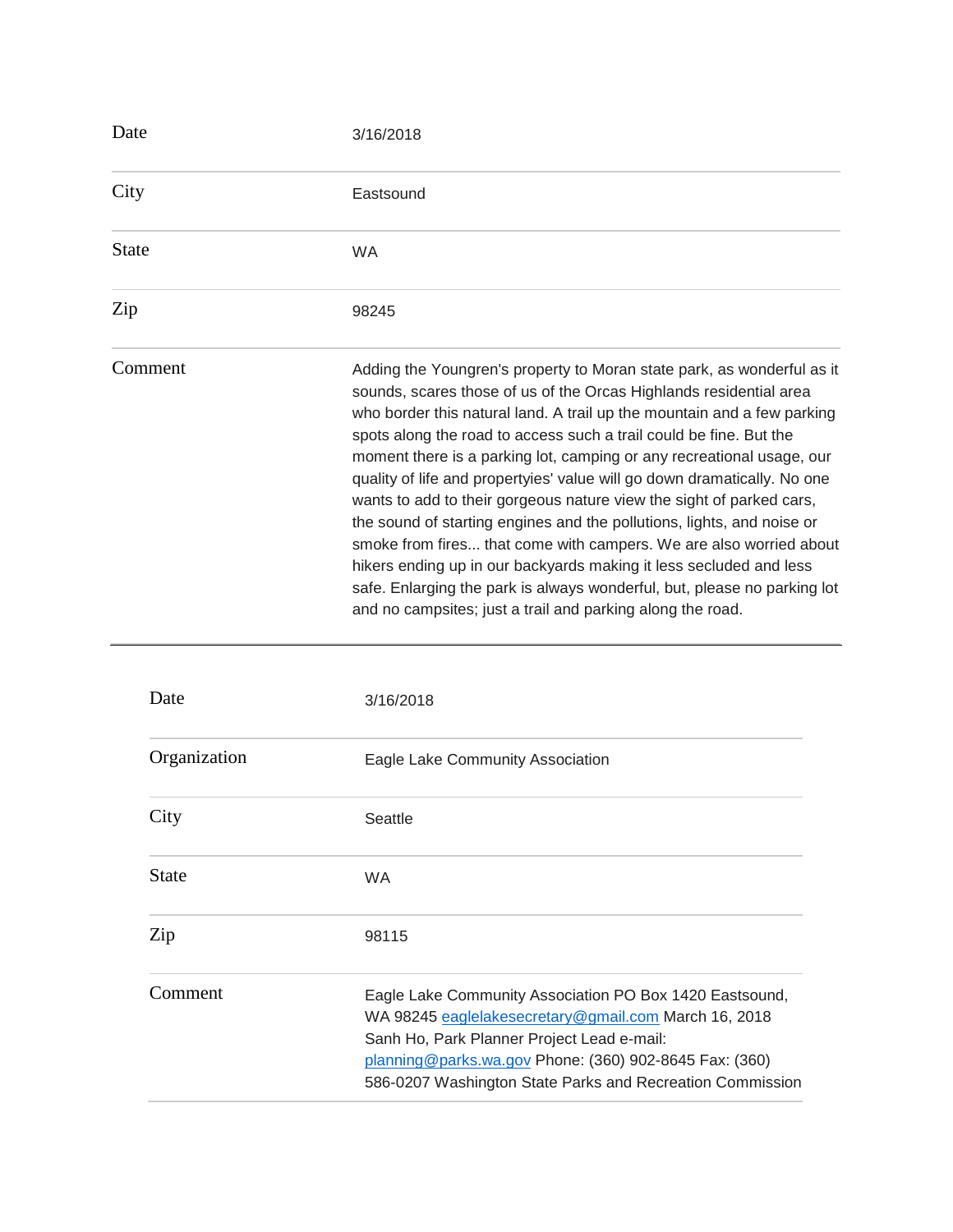PO Box 42650 Olympia WA 98504-2650 Re: Moran State Park Proposed Boundary Line Revision and Land Classification We submit the following public comment on behalf of the 44 lot owners that make up the Eagle Lake Community ("Eagle Lake") on the eastern shores of Orcas Island. Our unique community consisting of nearly 300 acres is positioned between the public lands at Point Lawrence, other surrounding large private lots and Moran State Park. The county road ends at the boundary of Eagle Lake and there are no through roads on this most eastern end of Orcas Island. The land and character of Eagle Lake is very special containing large conservation easements, habitat areas and strict development restrictions preserving all of the surrounding common areas in their natural undeveloped state. The Wilcox lands identified in this potential action, around the time of the development of the Eagle Lake Community were also intended to be developed into home sites and existing land easements reflect this intended use. The current land owner has decided to not develop this land but rather has long held a strong intention to get this land to Washington State Parks to expand the Moran State Park trail system and access the saltwater coastline to th. Furthermore, it is our understanding that the park is interested in developing remote campsites on adjacent land that is currently held by the the park. These potential public uses are materially different than the limited residential development previously contemplated and current natural state in which the land exists today. The Eagle Lake Community is supportive of the acquisition by State Parks of this land with the intention of creating a remote trail system and we support the designation of the Wilcox land as Natural Forest. We do have concerns about the potential for remote camping (Resource Recreation designation) but believe if it is well planned and executed it could be a compatible use and not negatively affect the fire safety or potential access concerns of our community. Therefore, it is the Eagle Lake Community's intent to work with the land owner and the Washington State Parks to achieve the following objectives while addressing potential negative consequences: 1.) Clarify and revise the legal easements through the Eagle Lake road system and the subject Wilcox parcels to allow only maintenance or emergency access by Washington State Parks and limiting such access to the existing logging road right of way. 2.) To create a buffer of conservation easement land by way of a potential purchase of approximately 14 acres or greater that would be between the